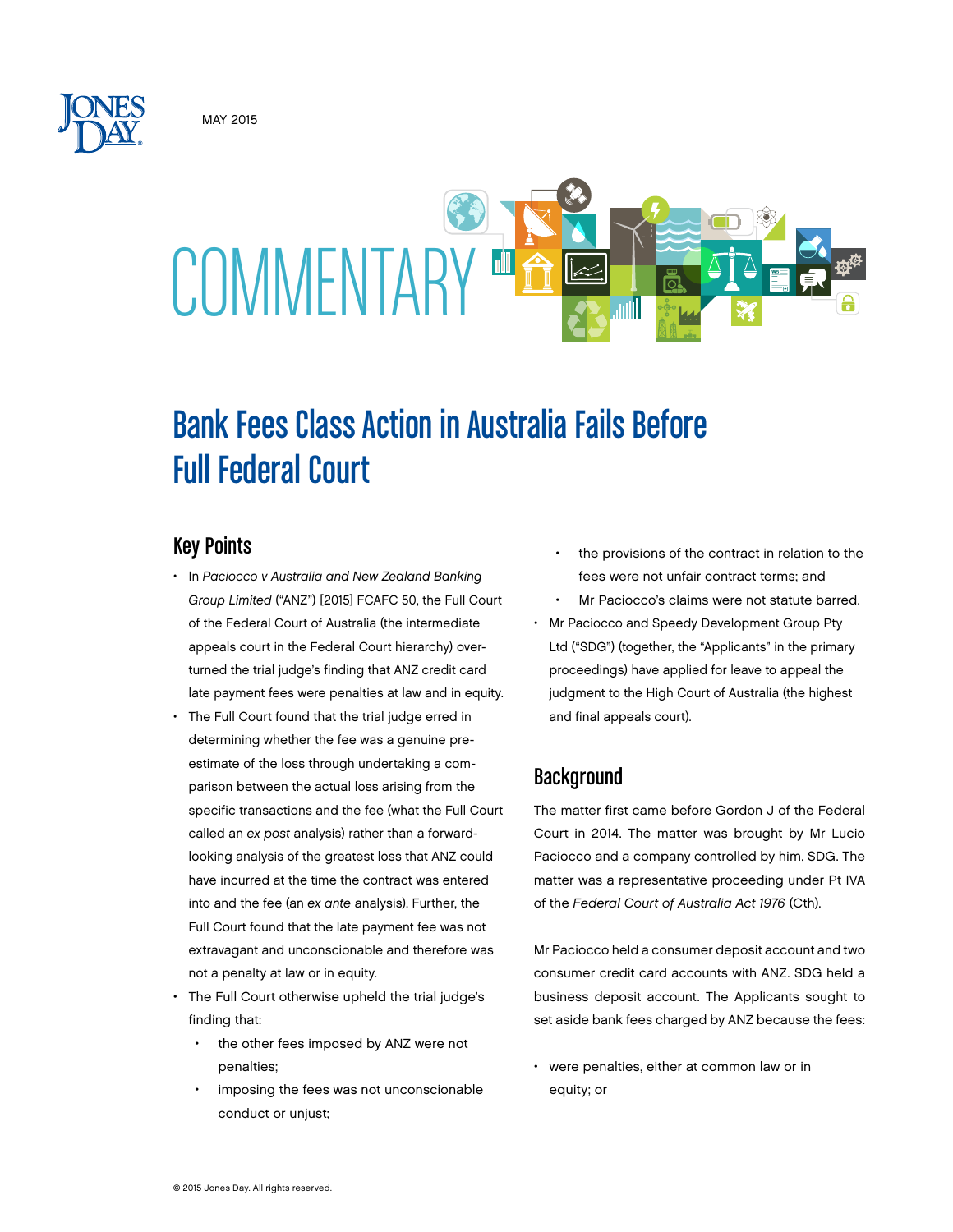- were the products of unconscionable conduct by ANZ within the meaning of the *Australian Securities and Investments Commission Act 2001* (Cth) (the "ASIC Act"), ss 12CB and 12CC, or the *Fair Trading Act 1999* (Vic) (the "FT Act"), ss 8 and 8A; or
- were unjust under the National Credit Code in Schedule 1 to the *National Consumer Credit Protection Act 2009* (Cth); or
- were charged pursuant to contractual provisions that were unfair contract terms under the FT Act, s 32W and the ASIC Act, s 12BG.

ANZ denied the claims made by Mr Paciocco and SDG and contended that Mr Paciocco and SDG were statute barred from bringing claims in relation to two of the fees because they were debited from the account more than six years prior to the commencement of the proceedings.

Gordon J made the following findings:<sup>1</sup>

- The credit card late payment fees charged by ANZ were penalties at common law and in equity.
- The bank customers were entitled to recover from ANZ the difference between the credit card late payment fees paid to ANZ and ANZ's actual loss.
- The nonpayment fees, overlimit fees, honour fees and dishonour fees were not penalties.
- None of the fees was charged in contravention of various statutory provisions in relation to unconscionable conduct, uniust transactions or unfair contract terms.
- Mr Paciocco's claims were not statute barred.

Both parties appealed Gordon J's decision. ANZ submitted that Gordon J erred in finding that the late payment fee was a penalty and that s 27 of the *Limitation of Actions Act 1958* (Vic) applied to two fees (thereby bringing those claims within time).

Mr Paciocco and SDG contended that Gordon J erred because her Honour did not construe the fees (other than the credit card late payment fee) as penalties and her Honour did not find that there was statutory unconscionability, unjust transactions or unfair contract terms.

The Full Court, which comprised Allsop CJ, Middleton J and Besanko J, overturned Gordon J's finding that the late payment fee was a penalty but otherwise upheld her Honour's judgment.

### Were the Bank Fees Penalties?

The legal test pertaining to penalties, as stated by Gordon J in her Honour's primary judgment and confirmed as correct by the Full Court, is as follows:<sup>2</sup>

- 1 Identify the terms and inherent circumstances of the contract, judged at the time of the making of the contract.
- 2 Identify the event or transaction which gives rise to the imposition of the stipulation.
- 3 Identify if the stipulation is payable on breach of a term of the contract (a necessary element at law but not in equity). This necessarily involves consideration of the substance of the term, including whether the term is security for, and *in terrorem* of, the satisfaction of the term.
- 4 Identify if the stipulation, as a matter of substance, is collateral (or accessory) to a primary stipulation in favour of one contracting party and the collateral stipulation, upon failure of the primary stipulation, imposes upon the other contracting party an additional detriment in the nature of a security for, and *in terrorem* of, the satisfaction of the primary stipulation.
- 5 If the answer to either question 3 or 4 is "yes," then further questions arise (at law and in equity), including:
	- 5.1 Is the sum stipulated a genuine pre-estimate of damage?
	- 5.2 Is the sum stipulated extravagant and unconscionable in amount in comparison with the greatest loss that could conceivably be proved?
	- 5.3 Is the stipulation payable on the occurrence of one or more or all of several events of varying seriousness?

These questions are necessarily interrelated.

6 If 5 has been satisfied, then the stipulation is unenforceable to the extent that the stipulation exceeded that amount. Put another way, the party harmed by the breach or the failure of the primary stipulation may enforce the stipulation only to the extent of that party's proved loss.

Late Payment Fee. In relation to the late payment fee, ANZ's key submission was that Gordon J, having correctly stated the law in relation to penalties, failed to apply the material before her Honour. According to ANZ, the correct approach to applying step 5 of the legal test (in particular step 5.2) was founded upon the need to show, by an ex ante (i.e., forward-looking)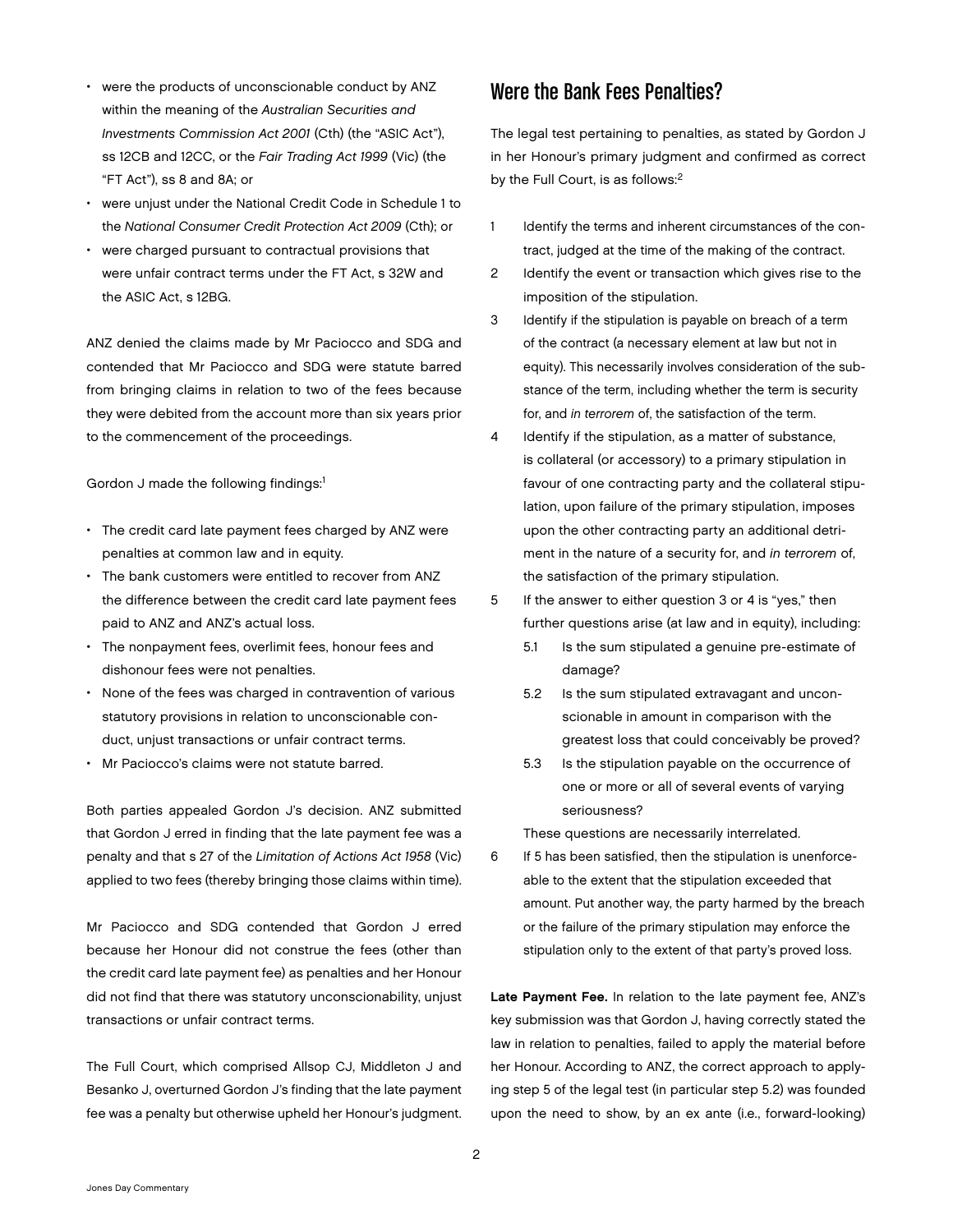analysis at the time of entry into the contract, that the stipulation was extravagant and unconscionable in comparison to the greatest loss that could conceivably be proven to follow from such a breach. It was submitted that the primary judge undertook an ex post analysis or assessment of the actual loss arising from the breaches by Mr Paciocco and SDG.

The Full Court accepted ANZ's submission on this point and found that Gordon J had essentially conflated steps 5 and 6 by taking an *ex post* analysis of actual loss in determining whether the fee was penal in character. Allsop CJ explained that step 5 and 6 are concerned with different enquiries—step 5 of the test is intended to be determinative of whether the stipulation is penal in character, whereas step 6 is concerned with the damages available to the party harmed. As such, step 5 looks forward and is referrable to the time of entry into the contract and the legitimate interest of the obligee in the performance of the relevant provision of the contract. Step 6 looks backward to see what damage has been demonstrated to have been caused by the breach or failure of the relevant provision.

A corollary of the Full Court accepting ANZ's submission that step 5 requires an *ex ante* analysis was the Full Court's finding that Gordon J incorrectly placed weight on the fact that ANZ had not undertaken a genuine pre-estimation of the damages when it entered into the contract. The Full Court held that the absence of such conduct does not mean that the fee in question was a penalty. However, Allsop CJ noted that, contrary to the fact, had ANZ conducted a bona fide assessment of the loss if the customer breached the term, then it would have gone some way to a conclusion that the character of the provision was not penal and therefore was a genuine pre-estimate of damages.

A further related submission made by ANZ was that the trial judge erred in accepting Mr Paciocco's and SDG's expert's evidence in relation to the unconscionability and extravagance of the fee. It was accepted by the primary judge (and the parties) that the assessment of extravagance, exorbitance and unconscionability is an essential element of the penal character and that such an assessment must be done at the time of entry into the contract. The Full Court found that Mr Paciocco's and SDG's expert, Mr Regan, was retained only to consider step 6 of the test—quantifying the bank's actual loss so as to determine the amount to be repaid to the customer. Mr Paciocco and SDG (who hold the burden of proof in relation to proving that the fee was exorbitant and extravagant at the time of entering into the contract) submitted that the evidence of Mr Regan was also relevant to the question of examination of exorbitance and extravagance prospectively. This approach was adopted by the primary judge.

The Full Court found that Mr Regan did not attempt to look forward to assess what conceivably could be the damage from some (but not this particular) breach of the contract, and therefore one cannot take from Mr Regan's evidence that the amount was extravagant or exorbitant by reference to the greatest conceivable loss that might be caused by a breach of the term in question. Further, the Full Court stated that the primary judge was wrong to criticise ANZ's expert, Mr Inglis, for taking a prospective inquiry as to ANZ's greatest conceivable loss in his evidence in relation to step 5 that the fees were not extravagant or exorbitant.

Other Fees. Mr Paciocco and SDG appealed on the basis that Gordon J erred in finding that the other fees were not penalties. The Full Court upheld Gordon J's findings.

### Unconscionability, Unjust Terms and Unfair Terms

Mr Paciocco and SDG contended that Gordon J wrongly found that imposing the fees was not unconscionable conduct or unjust and the provisions of the contract in relation to the fees were not unfair.

In relation to statutory unconscionability, the gravamen of the attack was the asserted failure to take into account what was said to be the huge disparity between the level of the fees and the costs ANZ sustained by the exception fee events. Allsop CJ noted that the submission was put in "rich language of illusory services, price gouging, monopolistic price setting and cartel-type price fixing, and unethical overcharging. Much of the language was not supported, or even informed, by the evidence of the case".<sup>3</sup>

Further, Allsop CJ noted that the fact that the primary judge concluded that the fees were in excess of the damages caused by the breaches by the Applicants did not make that analysis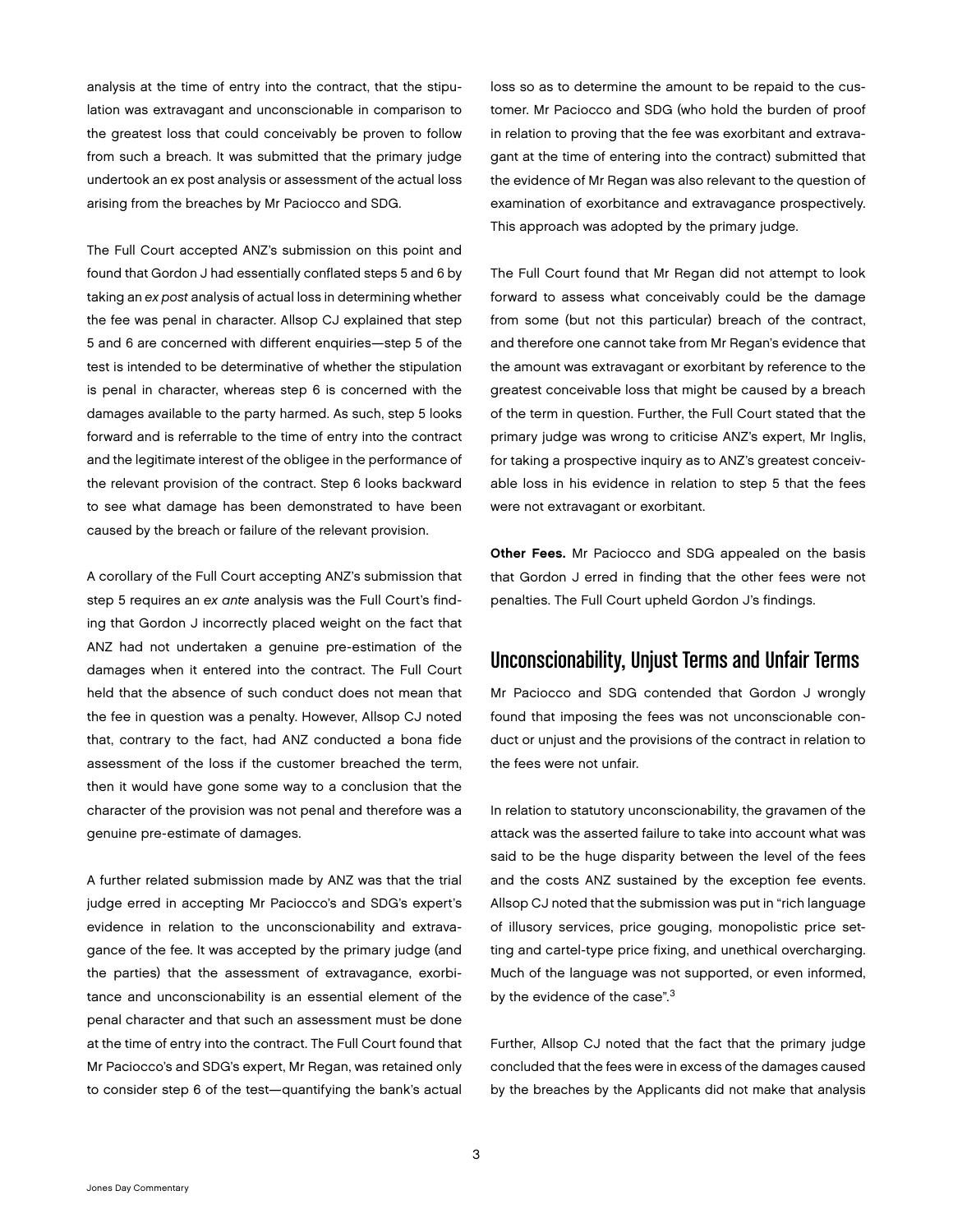universally relevant in relation to statutory unconscionability. Rather, the question of whether the conduct of ANZ was unconscionable should take into account the perspective of all of the circumstances of the case. The Full Court stated that Mr Paciocco did not demonstrate, from a reasonable perspective of all of the circumstances, that the fees were unconscionable.

The Full Court found that ANZ's conduct did not have the values of unconscionable conduct:4

There was no dishonesty; there was no trickery or sharp practice; the fees were fully and not unfairly disclosed; the applicants were not vulnerable, nor were customers generally; the fees could be avoided by the customer; these applicants chose to run their affairs by risking the fees; there was no victimisation, predation or taking advantage of the applicants, or, on the evidence, of anyone; the bargaining power to set the terms was real, but the customer was not forced to deal with the bank or to incur the fees; there was no lack of good faith by ANZ.

The Full Court concluded that to find that ANZ's conduct was unconscionable would "require the court to be a price regulator in banking business in connection with otherwise honestly carried on business in which high fees were extracted from customers".5

Middleton J (who agreed with Allsop CJ's reasons) noted the need for courts in reaching an ultimate determination of whether there had been statutory unconscionable conduct to undertake the familiar tasks of evaluating the facts and engaging in statutory construction consistent with established principles. Middleton J contrasted this with the undesirable situation of a judge imposing his or her perceptions of desirable social goals. His Honour went on to contrast the role of the legislature, which enacts legislation to give effect to policy decisions about desirable standards of commercial behaviour, and the court, which applies those standards to specific factual scenarios that come before it.

Additionally, the Full Court rejected the submission by Mr Paciocco and SDG that there was any unfairness or unjustness in the fees. The court noted that although it can be accepted that unjustness and unfairness are of a lower moral or ethical standard than unconscionability, the court's

analysis in relation to unconscionability would also justify a conclusion that there was a lack of unjustness or unfairness.

#### Statute of Limitations

While the Full Court was not required to consider the statute of limitations argument in light of the finding in favour of ANZ, Besanko J nonetheless considered ANZ's contention that s 27 of the *Limitations of Action Act 1958* (Vic) does not apply to claims in relation to two of the fees.

Section 27 states that if there is a mistake then the period of limitation shall not begin to run until the plaintiff has discovered the mistake or could with reasonable diligence have discovered it.

The Full Court upheld the primary judge's conclusion as the words of s 27(c) are quite general and are capable of being given an ambulatory effect so that it applies to both a mistake of fact and a mistake of law.

## **Ramifications**

The immediate effect of the Full Court's judgment is to bring to a halt a number of pending and threatened class actions against banks and other corporations based on their fees being a penalty. However, before the novel idea of using the penalties doctrine to found consumer class actions can be said to be dead, it is necessary to wait and see if the High Court of Australia grants special leave to appeal. Of note is that days after the Full Court's judgment was handed down, the Attorney General of Australia announced the appointment of the primary judge, Gordon J, to the High Court of Australia. Her Honour will be sworn in on 9 June 2015 but will not sit on any appeal of *Paciocco v ANZ* to the High Court.

Based on the above reasoning, the Full Court's decision provides the following lessons:

- For liquidated damages clauses or clauses that provide for a fee if there is a breach of another term, the amount charged must be an amount that would be a genuine pre-estimation of loss, and it must not be exorbitant or unconscionable.
- If a party did not, in fact, undertake the exercise of deciding whether the liquidated damages clause is a genuine pre-estimation of loss when entering into the contract,